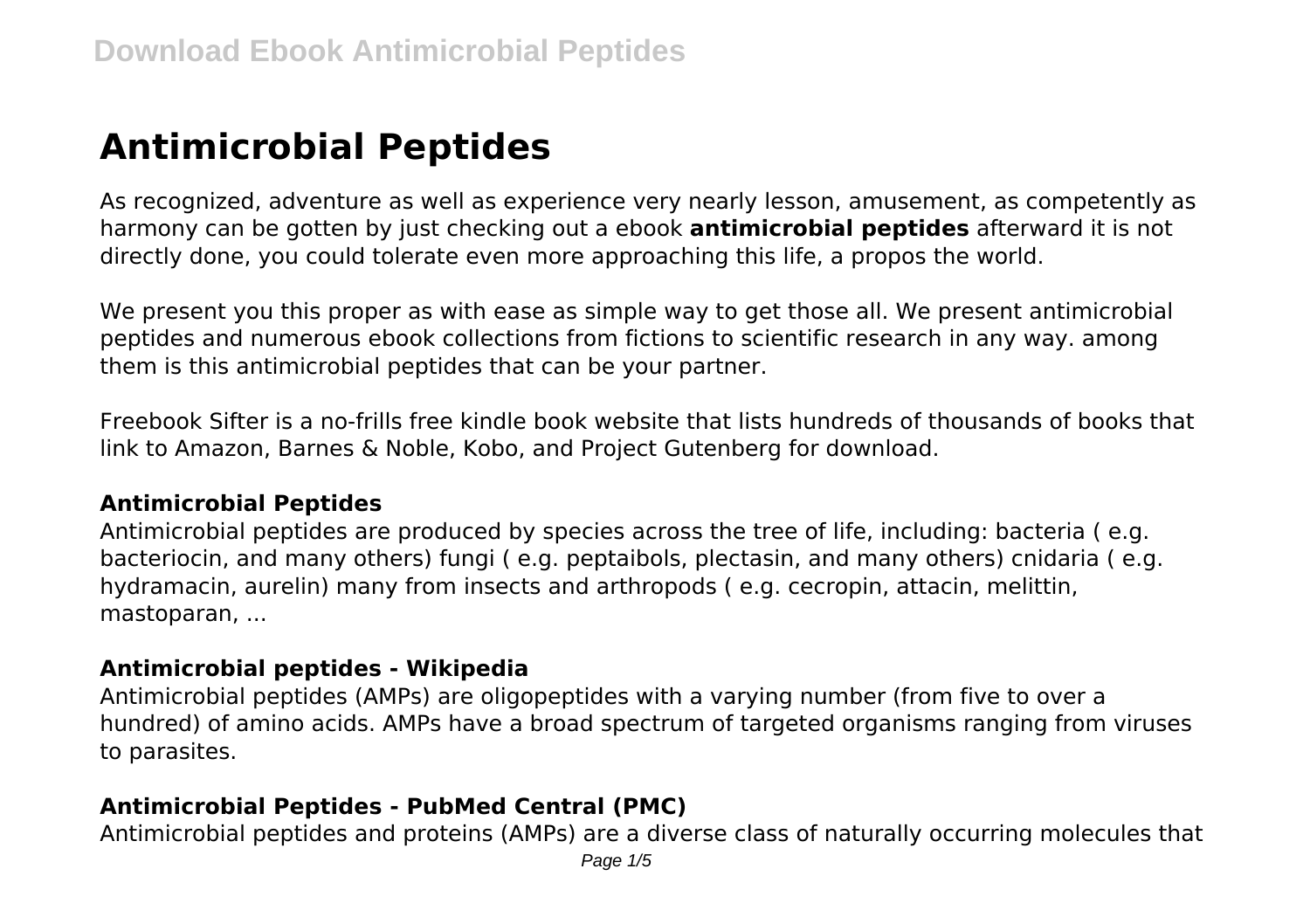are produced as a first line of defense by all multicellular organisms. These proteins can have broad activity to directly kill bacteria, yeasts, fungi, viruses and even cancer cells.

#### **Antimicrobial peptides - ScienceDirect**

Antimicrobial peptides are classified as either non-ribosomally synthesized peptides or ribosomally synthesized peptides (RAMPs). Non-ribosomally synthesized peptides are found in bacteria and fungi. These antimicrobial peptides are assembled by peptide synthetases as opposed to ribosomalsupported synthesis.

## **Antimicrobial Peptides | Sigma-Aldrich**

Cationic as well as anionic antimicrobial peptides (AMPs) are peptides serving as constitutive or inducible defense barriers against microbial infections in plants, insects, amphibians and mammals including human.1–3They might additionally have the ability to boost the host immunity by functioning as immunomodulators.4,5Plenty of AMPs exist to cope with practically all potential infection sources.

#### **Antimicrobial peptides - ncbi.nlm.nih.gov**

The misuse and abuse of antibiotics have given rise to a severe problem of the drug resistance of bacteria. Solving this problem has been a vitally important task in the modern medical arena. In this work, an antimicrobial peptide (AMP), BF2b, and gold nanorods (AuNRs) were used to develop a specific drug delivery

## **Integration of antimicrobial peptides and gold nanorods ...**

Antimicrobial peptides are found among all classes of life as part of the defense mechanisms against microbial pathogens. They are known to have a broad spectrum of antibacterial activities and very diverse modes of action. But can we effectively use antimicrobial peptides to treat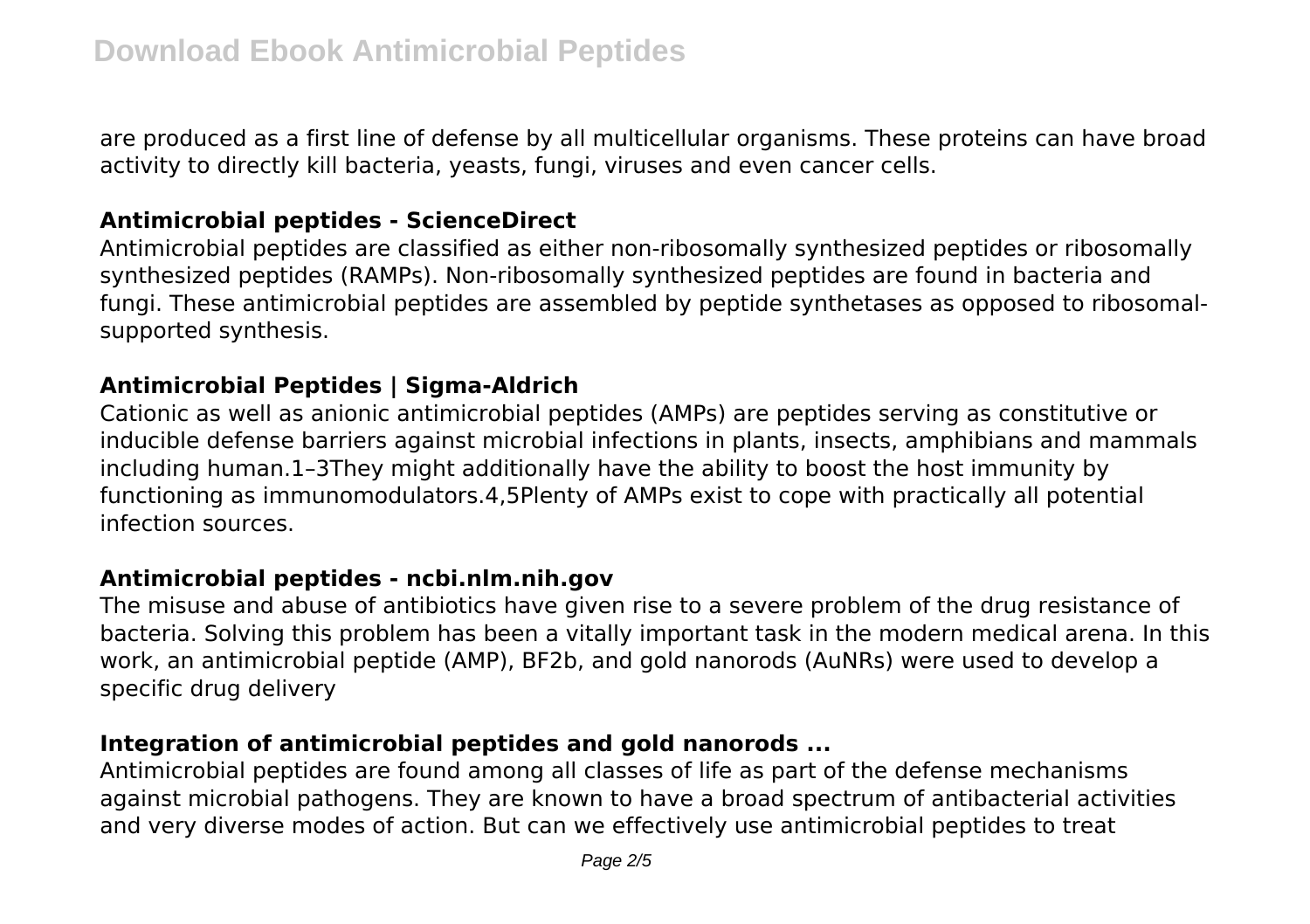antibiotic-resistant infections?

## **Antimicrobial peptides vs superbugs | Nature Research ...**

Defensin peptides are essential members of host-defense antimicrobial peptides.These cationic peptides are originally produced by vertebrates, insects and higher plants. Host defense peptides are involved in the protection against different kind of pathogens like bacteria, fungi and several viruses and play an important role in inflammation and wound repair.

#### **Antimicrobial Peptides › PeptaNova**

Antioxidant peptides; and Surface immobilized peptides . This comprehensive database for antimicrobial peptides is manually curated based on a set of data-collection criteria . There are 141 human host defense peptides, 314 from mammals annotated, 1103 active peptides from amphibians (1023 from frogs and 74 from toads), 136 fish peptides, 45 reptile peptides, 43 from birds, 571 from arthropods, [318 from insects, 70 from crustaceans, 8 from myriapods, 175 from chelicerata, (43 from spiders ...

#### **Welcome to the APD3**

Antimicrobial peptides (AMPs) are small proteins with potent antibacterial, antiviral, and antifungal activity. AMPs are ubiquitous among multicellular eukaryotes, with most plant and animal...

#### **Antimicrobial peptides: Application informed by evolution ...**

Antimicrobial peptides (AMPs) are a unique and assorted group of molecules produced by living organisms of all types, considered to be part of the innate immunity of a host. These peptides demonstrate potent antimicrobial activity and are rapidly mobilized to neutralize a broad range of microbes, such as viruses, bacteria, protozoa, and fungi.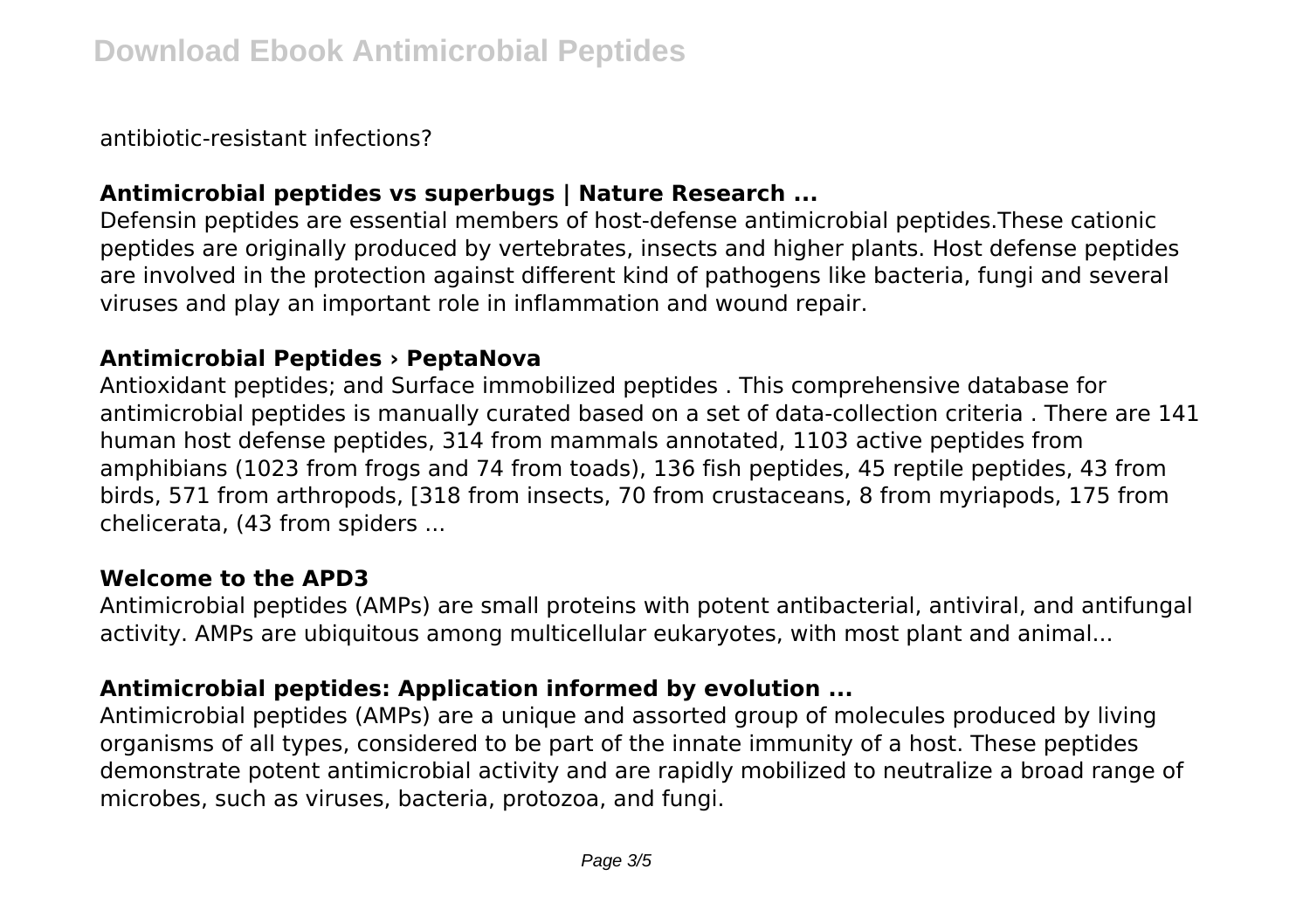## **7.6.6: Antimicrobial Peptides - Biology LibreTexts**

Antimicrobial peptides (AMPs), a diverse group of bioactive small proteins, are part of the body's first line of defence for pathogen inactivation.

#### **The value of antimicrobial peptides in the age of ...**

Since their discovery in the 1980s, Antimicrobial / Host Defense Peptides (AMPs) have been found to be pivotal to host defense against infection, representing a fundamentally important component of the immune system widely conserved across plants and animals.

## **2019 Antimicrobial Peptides Conference GRC**

Therefore, scientists are seeking alternative solutions, which has generated a growing interest in antimicrobial peptides (AMPs) present in all kingdoms of life for billions of years. These agents may offer a solution against multidrug resistant bacteria. However, comprehensive studies on the resistance potential of bacteria against AMPs, a ...

#### **Antimicrobial peptides with limited resistance | Nature ...**

Antimicrobial peptides (AMPs), are a wide-ranging class of defensive molecules part of the innate immune system, acting as the first resistance to foreign invaders. They are an indispensable source to treat various microbes, including those that are drug resistant. Here's how antimicrobial peptides fight viruses and inflammation:

## **How Antimicrobial Peptides Fight Viruses and Inflammation ...**

Prosaposin (PSAP) is a precursor of saposin (SAP), which is present in lysosomal and secreted proteins. PSAP is a member of the SAP-like protein famil…

## **Two short antimicrobial peptides derived from prosaposin ...**